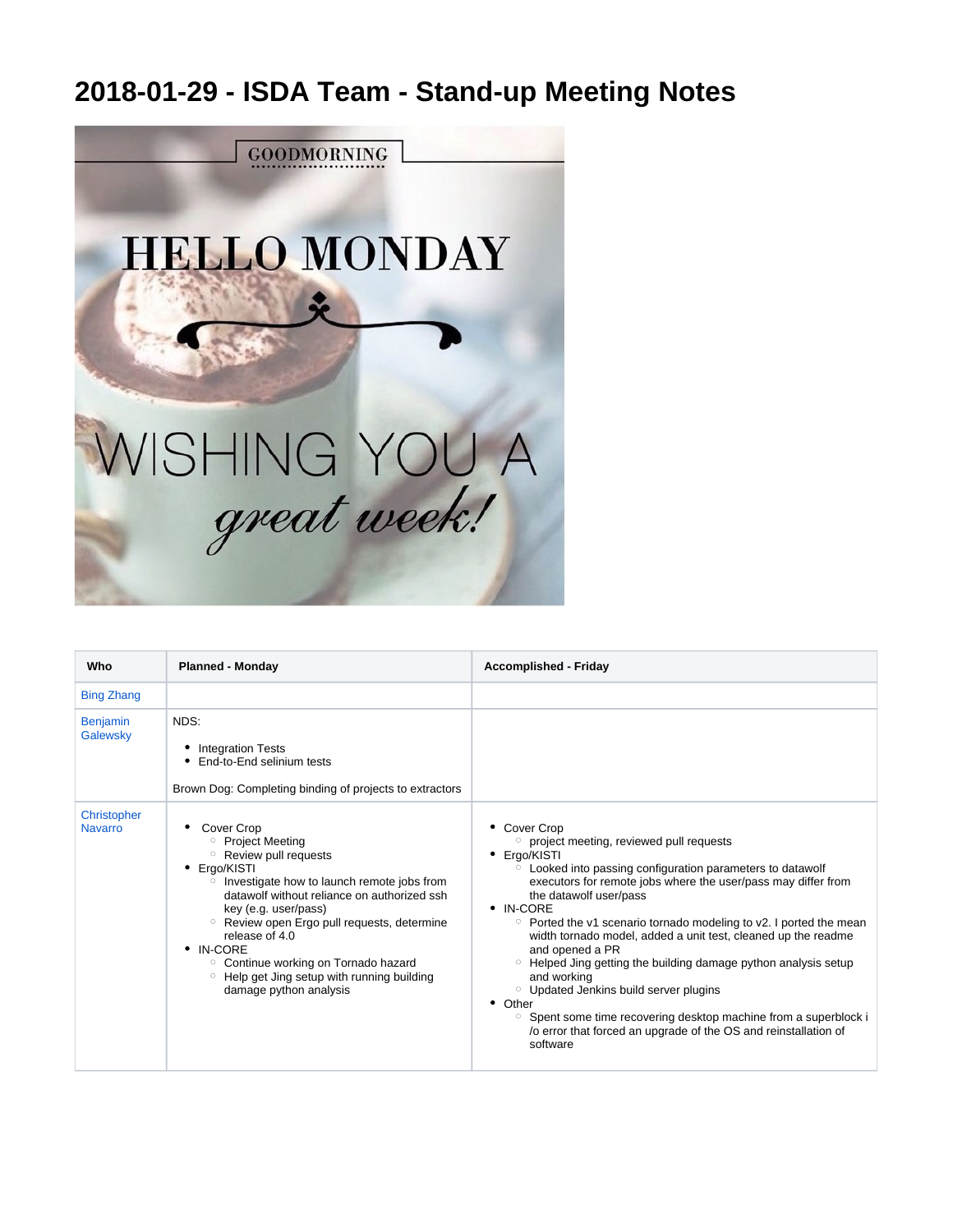| <b>Craig Willis</b>                  | <b>NDS</b>                                                                                                                                                                                                                                                                               | <b>NDS</b>                                                                                                                                                                                                                 |
|--------------------------------------|------------------------------------------------------------------------------------------------------------------------------------------------------------------------------------------------------------------------------------------------------------------------------------------|----------------------------------------------------------------------------------------------------------------------------------------------------------------------------------------------------------------------------|
|                                      | • Writing integration tests                                                                                                                                                                                                                                                              | • Completed integration tests for >90% of endpoints                                                                                                                                                                        |
|                                      | Whole Tale                                                                                                                                                                                                                                                                               | <b>Whole Tale</b>                                                                                                                                                                                                          |
|                                      | • Dev instance re-deploy<br>• Backup                                                                                                                                                                                                                                                     | • Dev instance re-deploy on IU/Jetstream                                                                                                                                                                                   |
|                                      | TERRA:                                                                                                                                                                                                                                                                                   | <b>TERRA</b>                                                                                                                                                                                                               |
|                                      | • Running VNIR/soil_mask processes                                                                                                                                                                                                                                                       |                                                                                                                                                                                                                            |
| Gregory<br>Jansen                    |                                                                                                                                                                                                                                                                                          |                                                                                                                                                                                                                            |
| <b>Htut Khine</b><br><b>Htay Win</b> | • Integrate Felipe's messages into the OCS_Bridge<br>• Write code for synchronization of header service                                                                                                                                                                                  | • Integration of Felipe's code is done.<br>Header service synchronization is completed.<br>٠                                                                                                                               |
| Indira<br><b>Gutierrez Polo</b>      | InCore<br>٠<br><sup>o</sup> Finished first draft of Building Portfolio<br>Recovery Analysis<br>$\bullet$ GLM<br><sup>o</sup> Address some IE bugs<br><sup>o</sup> Help with release                                                                                                      | • InCore<br><sup>o</sup> Finished first draft of Building Portfolio Recovery Analysis<br>$\bullet$ GLM<br><sup>o</sup> Address some IE bugs<br><sup>o</sup> Help with release<br><sup>o</sup> Update v3 Configuration file |
| Inna<br>Zharnitsky                   |                                                                                                                                                                                                                                                                                          |                                                                                                                                                                                                                            |
| <b>Jing Ge</b>                       |                                                                                                                                                                                                                                                                                          |                                                                                                                                                                                                                            |
| Jong Lee                             |                                                                                                                                                                                                                                                                                          |                                                                                                                                                                                                                            |
| Kenton<br><b>McHenry</b>             | • BD outreach coordination<br>• CSSI proposals<br>$\bullet$ HR                                                                                                                                                                                                                           | • Completed BD Tutorial materilas<br><b>BD</b> outreach<br>• CSSI proposal coordination<br>HR<br>Industry coordination<br>٠                                                                                                |
| Luigi Marini                         | <b>BD</b><br>٠<br><sup>o</sup> Clowder upgrades<br><sup>o</sup> Report<br>$\bullet$ SMM<br><sup>o</sup> Python client examples<br>• GLM / GLTG / IMLCZO<br><sup>o</sup> New API service<br><sup>o</sup> Continous Integration<br>$\bullet$ Syn<br>$\circ$ SOW<br>• Proposal Clowder demo | • Clowder presentations<br>Projects SOWs and paperwork<br><b>SMM</b> reviews<br>BD Clowder upgrade hell<br>٠<br>• IMLCZO release                                                                                           |
| <b>Marcus</b><br><b>Slavenas</b>     | <b>VBD</b><br>٠<br><sup>o</sup> Model data display<br>• GLTG<br><sup>o</sup> watch/fix production for demo                                                                                                                                                                               |                                                                                                                                                                                                                            |
| <b>Maxwell</b><br><b>Burnette</b>    | • execute Mongo cleanup script<br>fieldmosaic pipeline analysis<br>٠<br>• canopycover, meantemp extractors<br>• out Friday                                                                                                                                                               |                                                                                                                                                                                                                            |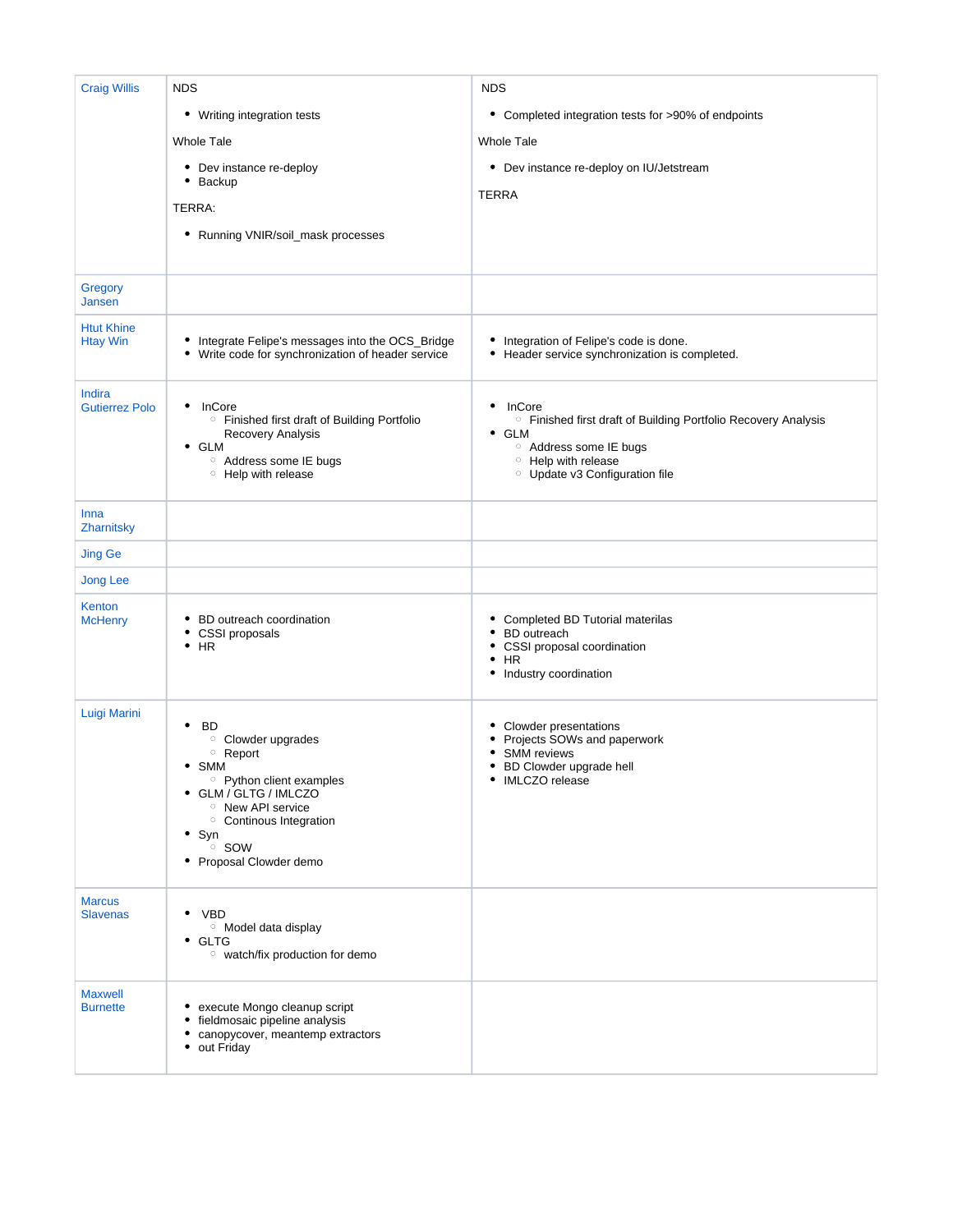| <b>Michal</b><br>Ondrejcek | $\bullet$ MDF<br>○ NDS Workbench<br><sup>o</sup> Globus SDK test, transfer<br>• Farmers<br><sup>o</sup> React, Matlab scripts<br>• Faculty Fellowship<br>○ Friday meeting                                                                                                                                                                                                                                                                                                                                                                                                                                                                                                      | $\bullet$ MDF<br><sup>o</sup> info page, various searches (no mime, no images)<br><b>base script</b><br><sup>o</sup> Jupyer to Sphinx library<br>• Farmers<br>o examples, model structure, inputs/outputs<br>• Faculty Fellowship<br><sup>o</sup> 4pm, students reports,                                                                                                                                                                                                                                                                                                                                                                                                                                                                                                        |
|----------------------------|--------------------------------------------------------------------------------------------------------------------------------------------------------------------------------------------------------------------------------------------------------------------------------------------------------------------------------------------------------------------------------------------------------------------------------------------------------------------------------------------------------------------------------------------------------------------------------------------------------------------------------------------------------------------------------|---------------------------------------------------------------------------------------------------------------------------------------------------------------------------------------------------------------------------------------------------------------------------------------------------------------------------------------------------------------------------------------------------------------------------------------------------------------------------------------------------------------------------------------------------------------------------------------------------------------------------------------------------------------------------------------------------------------------------------------------------------------------------------|
| <b>Sara Lambert</b>        | $\bullet$ NDS<br>No. 1166 - Fix protractor e2e tests for<br>dashboard RESOLVED<br>$\circ$<br>N NDS-1141 - Admin script to delete<br>basic auth secrets   RESOLVED<br>$\circ$<br>NBS-1149 - Release 1.1 RESOLVED<br>$\circ$<br>• KnowEnG<br><sup>o</sup> Work with Pramod Rizal to determine viability<br>of switching the platform to Kubernetes<br><sup>o</sup> Attempt to refactor ChronosJob to instead<br>use a base class<br><sup>o</sup> Attempt to create a new subclass for running<br>a KubernetesJob<br>• Crops in Silico<br><sup>o</sup> Adjust API to transform input object and<br>return real output<br><sup>o</sup> Add delete/edit node/edge options to canvas | $\bullet$ NDS<br><sup>o</sup> Selenium, selenium, selenium<br><sup>o</sup> Lots and lots of testing for upcoming release<br>• KnowEnG<br><sup>o</sup> Looked into a few methods of Kubernetes autoscaling<br><sup>o</sup> Started refactoring chronos_job.py into a class hierarchy<br>• Crops in Silico<br><sup>o</sup> Added right-click option to delete a node/edge<br><sup>o</sup> Added right-click placeholder for edit node/edge (still needs more<br>work)                                                                                                                                                                                                                                                                                                             |
| <b>Michelle Pitcel</b>     | • GLTG<br>GLGVO-399 - Port the Model to Python<br>Code - Step 3 DONE<br>$\circ$<br>• IMLCZO<br><sup>o</sup> Re-run Parser for Flux Tower<br><sup>o</sup> Re-run Parser for Allerton non-Decagon<br><b>ED</b> GEOD-1042 - Map interface in mobile<br>version DONE<br>$\circ$<br>MILCZO 210 - Updates to imiczo data<br>landing page DONE<br>$\circ$<br>$\circ$<br>Merge:<br><b>IMLCZO-206 - Mobile</b><br>$\blacktriangledown$<br>geodashboard for farmers and<br>children museum   DONE<br>MILCZO-207 - Add the ability to<br>filter the mobile sites via the address<br><b>DONE</b><br>bar                                                                                    | • GLTG<br><b>GEOD-1041</b> DONE<br>$\circ$<br>$\uparrow$<br><b>GEOD-1045</b> DONE<br>$\circ$<br>$\bullet$<br><b>GEOD-1048</b> DONE<br>$\circ$<br><b>DONE</b><br><b>GEOD-1051</b><br>$\circ$<br><b>GLGVO-85 DONE</b><br>$\circ$<br><b>DONE</b><br>GLGVO-378<br>$\circ$<br><b>DONE</b><br>GLGVO-399<br>$\circ$<br>GLGVO-410 DONE<br>$\circ$<br>• IMLCZO<br><sup>o</sup> Re-ran Parser for Flux Tower<br>Re-ran Parser for Allerton non-Decagon<br>$\circ$<br><b>CEOD-1042</b> DONE<br>$\circ$<br>$\sqrt{\frac{1}{100}}$ GEOD-1050 DONE<br>$\circ$<br>1 <b>IMLCZO-204</b> DONE<br>$\circ$<br><b>IMLCZO-206</b> DONE<br>$\circ$<br><b>IMLCZO-207</b> DONE<br>$\circ$<br><b>IMLCZO-210</b> DONE<br>$\circ$<br><b>IMLCZO-211</b> DONE<br>$\circ$<br><b>IMLCZO-212</b> DONE<br>$\circ$ |